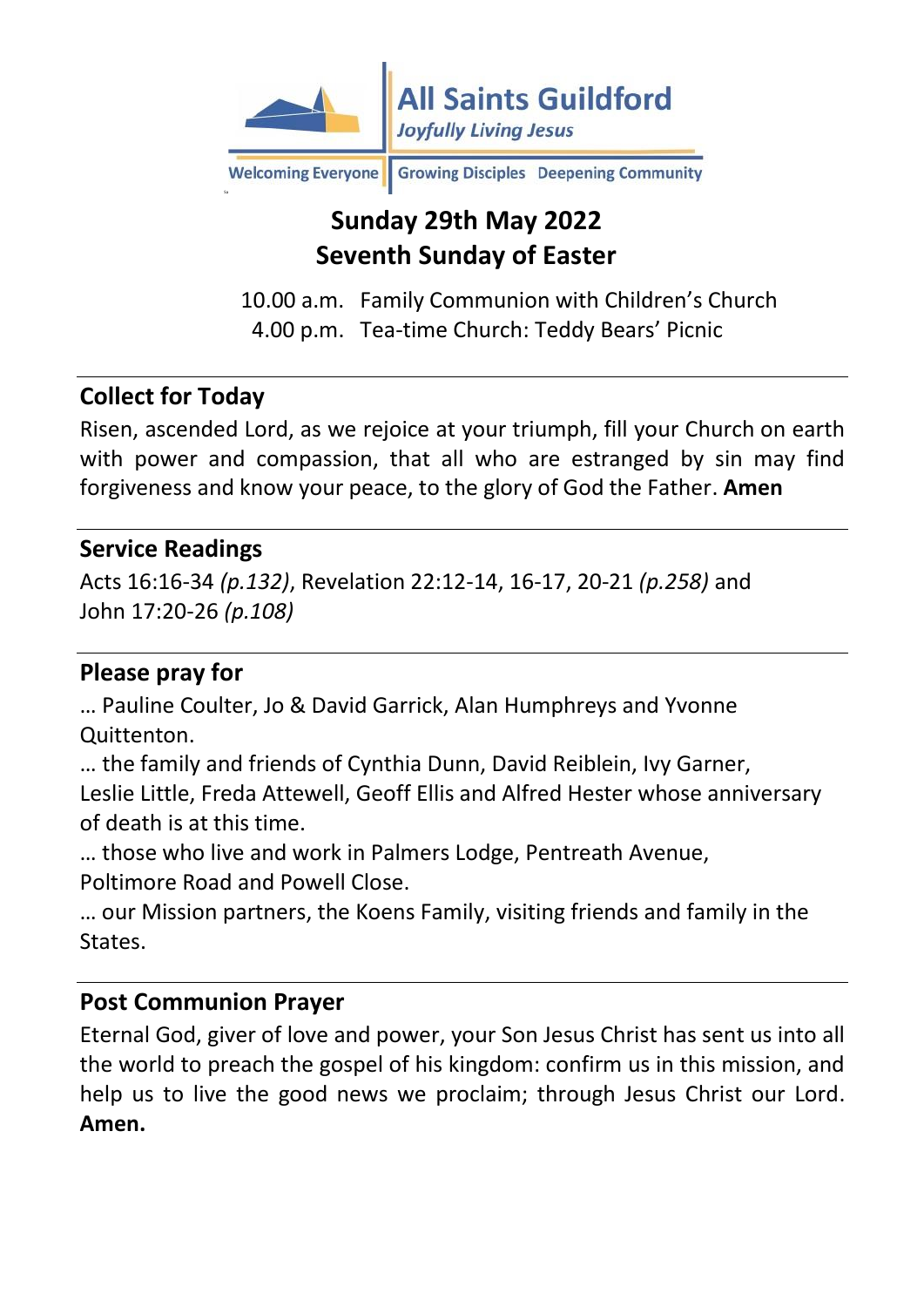### **Dear Friends**

This Sunday, in our reading from the Book of Acts, we hear more about Paul's visit to Philippi. He and another disciple called Silas, came to Philippi – in modern day Greece – in response to a vision; and it was the first time the Gospel was preached in Europe. Paul and Silas' first encounter in Philippi was with a group of women, including someone called Lydia. The Lord opened her heart to believe Paul's message; she was baptised on the spot, as she became the first believer that city – with the first church there meeting in her house.

Today's reading also takes place in Philippi, where Paul and Silas encounter another woman – this time a slave girl, who makes money for her owners telling fortunes. What happens is remarkable, and results in Paul and Silas being thrown into prison; it was one of several occasions that Paul found himself in prison for preaching the Gospel. But the Lord intervened in an extraordinary way, resulting in the jailer and his whole family being baptised in the middle of the night…

We'll here more of the story today, and explore what it means to believe in a God who is intimately involved in the lives of those who follow him.

**Beverly**

#### **Mission Focus for May: Christian Aid**

*Everyone is equal in the sight of God.* For over 75 years, this truth has inspired Christian Aid to stand together in solidarity with our most marginalised global neighbours, of all faiths and none. Poverty is an outrage against humanity. It robs people of their dignity and lets injustice thrive. Christian Aid seeks to eradicate extreme poverty by tackling its root causes. Together with people living in poverty, they amplify their voices to speak truth to those in power and create lasting change. Please pray for a successful Christian Aid Week with wide reaching publicity and good fund-raising. Also pray for beneficiaries of the aid that their lives will be transformed.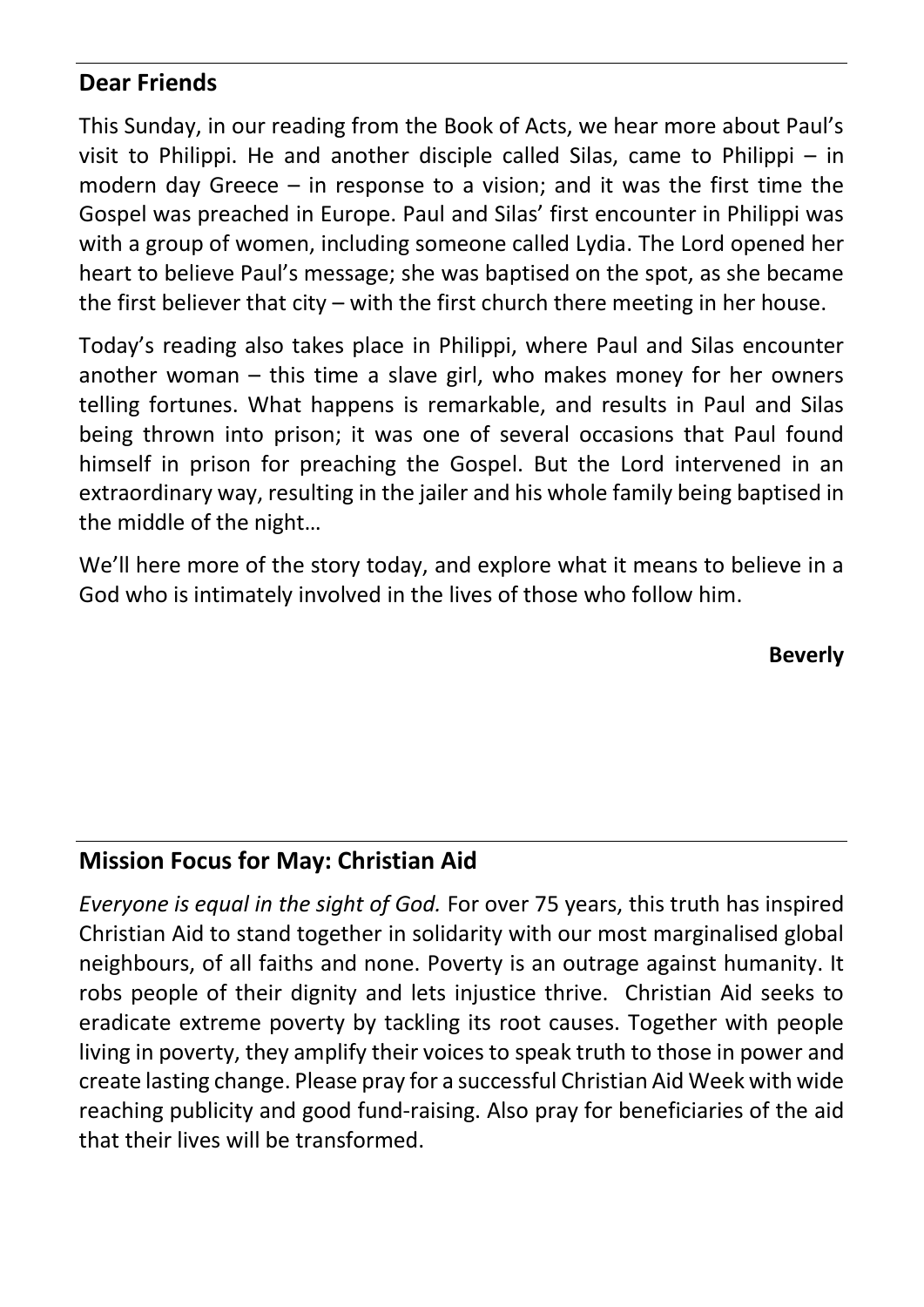### **Notices**

**Welcome to Thomas and Helen** whose banns are being read for the second time today.

**Teddy Bears' Picnic at Tea time church, 4pm today –** Bring a rug, your family and a picnic to the lovely church field for a relaxed half-hour, with a few toddler-based activities and time to chat. Don't forget a Teddy Bear - they will be especially welcome! *(in church if wet)*

**Thank you** to everyone who helped at yesterday's work morning. We got through a multitude of jobs in and around church to keep it clean, tidy and safe.

**Collection during the service –** from this morning, we are re-introducing the collection. Hopefully you have some cash on you if this is how you like to give. Don't forget, we also have the card reader at the back of church which is very easy to use. Ask a warden or sides person if you're unsure.

**Sides People –** I'm sure you appreciate the welcome and assistance you get from our sides people every Sunday morning. It's a key role and we are rather short of volunteers. If you think this role might suit you, please have a chat with Henrietta or Beverly. The commitment isn't huge.

**'Thy Kingdom Come'** we are now in the nine days set aside for prayer between Ascension and Pentecost. Do come and visit the prayer stations in the chapel and enjoy the labyrinth in the Garden of Remembrance.

**Vicarage Garden lunches are back!** Please let Beverly know if you'd like to come for lunch on either Wednesday 8th June or Thursday 16th June, 12.30- 2.30pm. Anyone is welcome to come along for food, fellowship and to enjoy some time together. (If wet we'll meet in the Vicarage).

**Thursday Communion –** as it is a Bank Holiday, there will be no communion service this week, but Morning Prayer will take its place via Zoom.

**Confirmation classes –** we're running a confirmation course this term ahead of a deanery confirmation service in September. The course will run for 6 sessions from  $19<sup>th</sup>$  June to 24<sup>th</sup> July, 2.30-3.30pm in the Reading Room. If you would like to attend this 6-week course with a view to being confirmed, please let Beverly or Andy Wells know.

**Calling anyone interested in our young people - the youth group needs you!** From September the youth group will be meeting once a month and needs volunteers who are willing to help run the group. We meet from 5.30-7.30pm on a Sunday evening for games, food and a short discussion. It is very relaxed and fun. Anyone interested please contact Jeanette.

**Library & Book Stall coordinator needed –** if you have some spare time and would like to take and promote and develop our library (day to day admin not included) please let Beverly know.